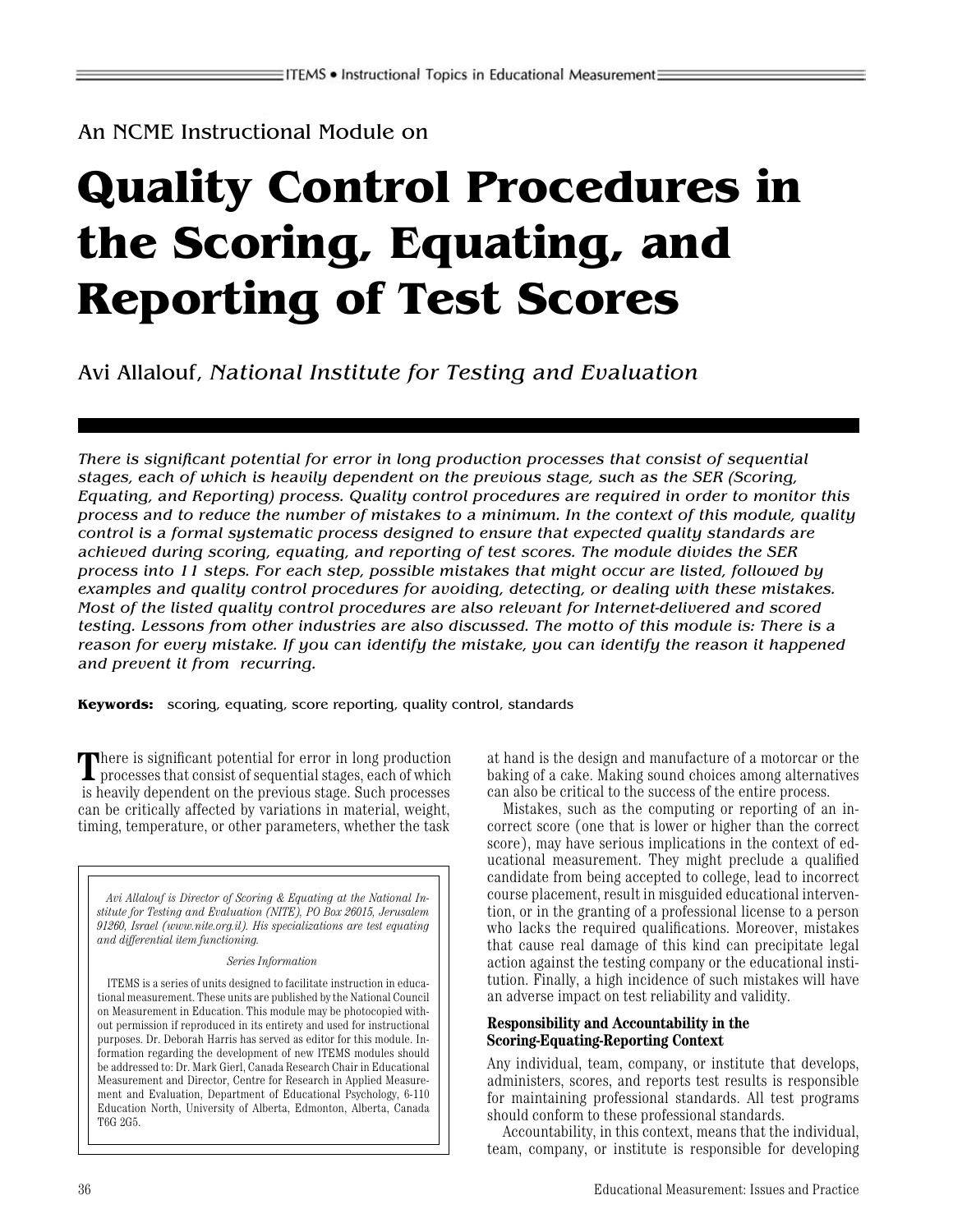and implementing procedures to justify and defend all the processes carried out in the course of the scoring-equatingreporting continuum. This means, operationally, that each professional effort is made to ensure that each examinee's score, identification, test data, the test key, equating, scoring, reporting, and documenting are accurate.

# **The SER Process**

Educational measurement through testing involves five main elements: test development, test administration, test analysis, score reporting, and validation. This module deals with two of these elements: test analysis and score reporting. Test analysis is divided into three sub-elements: scoring, item analysis, and equating. Throughout the module we will refer to the process of scoring, equating, and reporting test scores as the SER process.

# **Why Mistakes Happen**

To err is human. Errors can occur in various ways, and there are several existing strategies for error prevention (see Zapf & Reason, 1994). A wide variety of factors contribute to the incidence of mistakes in the SER process. The most common are related to the management of professional standards. Such standards may be a legal prerequisite. Some of the principal reasons that mistakes occur are as follows:

- 1. **No standards have been established.** This is a scenario that some might consider unlikely, even unbelievable. In such cases, the person in charge of the SER process would act on the basis of his or her own judgment.
- 2. **Practices are undocumented** (as opposed to documented standards). The process is based on undocumented practices that vary from test to test or from one administration to another.
- 3. **Standards are not followed.** Detailed standards exist for every step in the SER process, but they are not maintained. There may be several reasons for the failure to maintain standards: lack of expertise (the person in charge of following the standards is incapable of doing so), lack of awareness regarding possible problems, and over-confidence (the person in charge is overly confident that "everything is fine").
- 4. **Standards are not updated.** This is one of the main reasons for presenting this module. Standards must be routinely monitored. They should be updated on the basis of professional knowledge and grounded in experience (which usually takes the form of mistakes...).
- 5. **Scheduling and financial pressures.**Professionals who implement the SER process are subject to tremendous pressure from three sources: educational institutions, examinees, and testing company management. The institutions want the scores immediately so that they can be put to use quickly (e.g., to complete the admissions process and notify accepted candidates before other institutions do so). The examinees are in a hurry to know their scores (which usually indicate their chances of being accepted, accredited, or graduating). The testing company management is interested in pleasing both the institutions and the examinees, and is eager to finish dealing with one test and begin working on the next.<sup>1</sup> Budget considerations also play an important role.

6. **Responsibility problems.** Who is responsible? Sometimes it is not clear who is responsible for each step of the process. One classic example would be a case in which there is more than one involved party, such as author and vendor.

# **Are Mistakes Unavoidable?**

Unfortunately, it seems that the scoring, equating, and reporting of test scores can never be entirely free of mistakes. Errors can, and do, happen during the SER process. There are so many steps involved, so many points at which mistakes can occur, that a low rate of error can only be achieved by maintaining extremely high standards at all times and applying adequate quality control procedures. This module suggests effective ways for the prevention and detection of mistakes.

#### **Quality Control—Definition and Components**

"Quality control" has many definitions. W.E. Deming, one of the founders of the philosophy and application of statistical control of quality, defines it as follows: "Inspection with the aim of finding the bad ones and throwing them out is too late, ineffective, and costly. Quality comes not from inspection but from improvement of the process."

A relevant definition for the present purposes is as follows: *Quality control is a formal systematic process designed to ensure that expected quality standards are achieved during scoring, equating, and reporting of test scores.* This definition in hand, we still have to define the "ingredients"—the expected standards and the detailed processes—of quality control.

Kolen and Brennan (2004, p. 309) list six quality controls with which to monitor equating:

- 1. Check that the administration conditions are followed properly.
- 2. Check that the answer key is correctly specified.
- 3. Check that the items appear as intended.
- 4. Check that the equating procedures specified are followed correctly.
- 5. Check that the score distribution and score statistics are consistent with those observed in the past.
- 6. Check that the correct conversion table or equation is used with the operational scoring.

Although the above is a partial list that deals mainly with the equating process, it constitutes an excellent starting point. Reading between the lines might give some indication of the many possible mistakes that these checks can reveal. Our module goes further and provides many explicit examples of mistakes that can occur.

#### **Module Structure**

The module divides the SER process into 11 steps. For each step, possible mistakes that might occur are listed, followed by some examples and suggested quality control procedures for avoiding, detecting, or dealing with these mistakes. Finally, other recommendations—such as application of simulations and management of human and computer resources—are discussed. The module does not address the test construction process, which also holds potential for errors, and assumes that the relevant quality control procedures were properly applied.<sup>2</sup>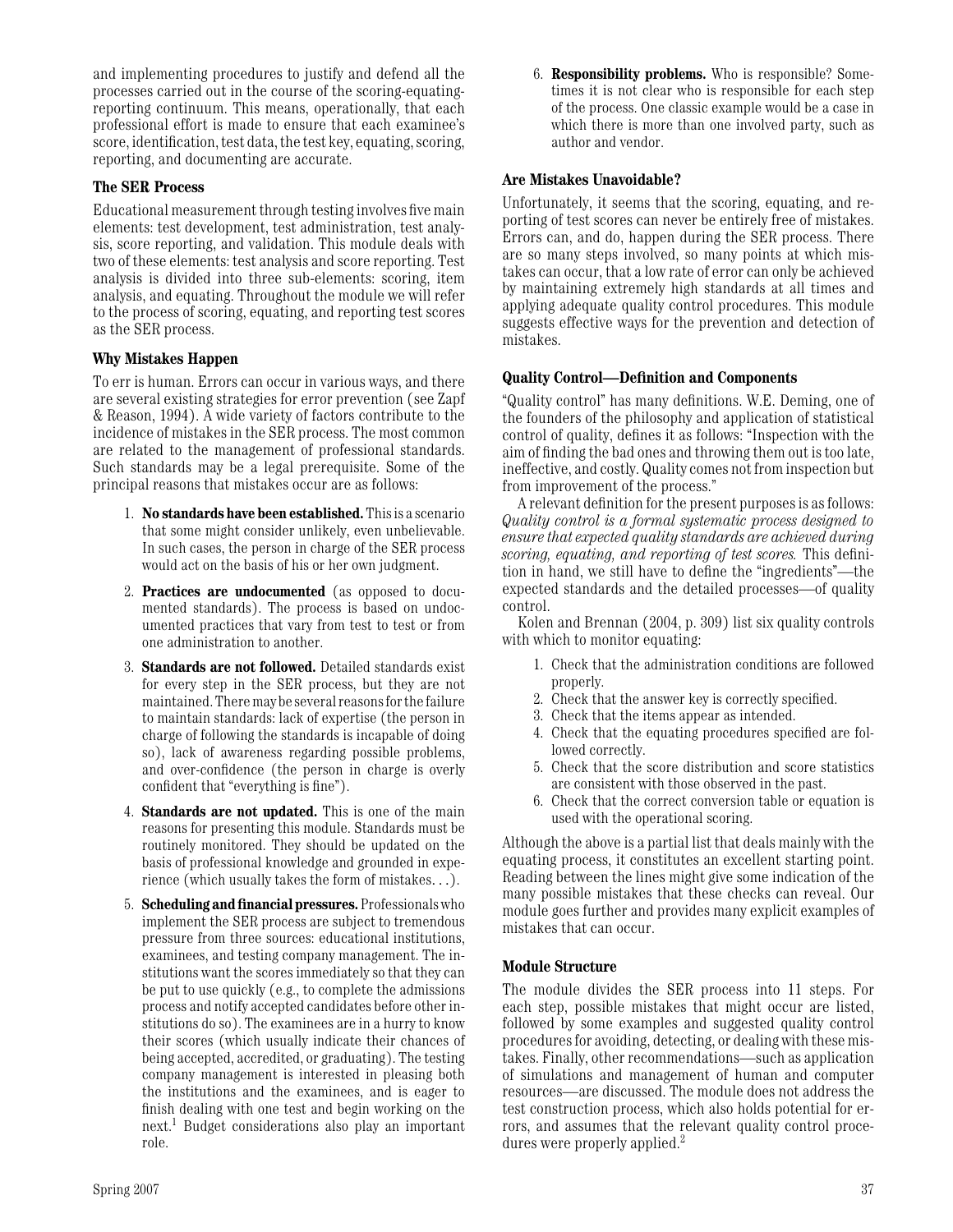# *The Eleven Steps of Scoring, Equating, and Reporting*

First, we will list and explain the 11 steps. The steps are ordered chronologically; however, they may overlap or occur in a different order in certain tests. Most of the steps are relevant for both paper and pencil and computerized or Internet-delivered tests.

1. *Knowing your examinees in advance—*Knowing the examinees' background before the test administration.

# **Scoring**

- 2. *Obtaining the examinees' answers—*Optical reading or scanning of the answer sheets for paper and pencil tests, saving of keyboard records for computerized tests.
- 3. *Storing examinee data in a database*—All data should be stored in the database according to examinee name, identity number, the exam room in which the testing took place, and/or other variables.
- 4. *Scoring* (temporary raw scores)— Raw data are translated into raw scores.
- 5. *Item analysis*—Prior to equating the test, an item analysis should be conducted. This provides the distribution of responses and the relationship between the responses and a criterion of interest for each item.
- 6. *Computing final raw scores*—After problematic items are removed from the equating and scoring procedures (based mainly on the item analysis), final raw scores are computed.

# **Equating**

- 7. *Equating* new *test forms and items* (*old* test forms and items are usually not equated)— There are two kinds of equating: pre-equating, and post-equating. In addition, equating can be done using item-level and/or test-level data.
- 8. *Computing standardized scores*—Using parameters and conversion tables to compute the scale, percentile, or standardized score to be reported.

# **Reporting**

- 9. *Test security checks*—"One minute before reporting"— Detection of fraud (such as copying and impersonation). Suspicious examinees are removed from score reporting until their performance is verified.
- 10. *Reporting test scores*—Delivering the scores to the examinees and to the client institutions electronically and/or in printed form.
- 11. *Documentation*—Routine documentation of the entire scoring process, including main statistics and trends.

#### **Elaboration on the Eleven Steps**

1. **Knowing your examinees in advance**—Knowing the examinees' background before the test takes place (this can be accomplished only when there is pre-registration for the test).

#### *Explanation*

It is important to know the basic demographic characteristics of future examinees, as there is often an association between examinees' background data and their scores. Gathering these data can be accomplished only through advance registration for the test (as opposed to a "walk in" procedure). Basic characteristics include age, gender, and cognitive characteristics such as scores on previous tests, and educational background. It should be noted that background data are used solely for explaining unexpected results.

#### *Mistakes or indications of the need for quality control— [Examples]*

Demographic data may help solve some of the following:

- 1. After a test is administered and scored, it is found that the score profile is unusual: scores at a specific area are found to be much higher than the scores at another specific area.
- 2. There are problems in equating, probably due to the fact that the two populations that served for equating differ greatly in their ability.

# *Quality control processes*

- 1. During registration for the test, examinees should routinely be asked to report their background data.
- 2. Another possibility, if there is no pre-registration, is to ask the examinees to report their background data during the walk-in procedure. Usually, in this situation less data will be gathered.
- 3. Look for statistical relations between background data and scores. One of the routine quality control procedures is comparing the obtained scores with anticipated scores.
- 4. Try to explain any irregularities by means of the relation found; irregularities can be explained by examinee background; for example, age and previous scores on various tests.
- 5. The examinees' background can be used to form a matched ability group for equating purposes. A matched group can be useful if the original equating led to inaccurate equating results (in cases with two groups of differing ability).

#### 2. **Obtaining the examinees' answers**—Having all the answers in an electronic medium

#### *Explanation*

All of the examinees' answers should be saved. Hard copies, if they exist, should be saved for several years (in accordance with legal requirements). In addition, answers should be stored electronically—optical reading or scanning of the answer sheets for paper & pencil tests, saving of keyboard records for computerized tests.

#### *Mistakes or indications of the need for quality control— [Examples]*

- 1. An answer sheet is lost.
- 2. Data from a computerized test are lost because of a power outage.
- 3. An examinee accidentally records the answers on an answer sheet that belongs to another (absent) examinee.

Optical mark readers (OMR) and optical scanners cannot be considered perfect; nor can OCR (Optical Character Recognition) technology.

#### *OMR-specific problems*:

- 1. Faint marks might be treated as missing.
- 2. An erased answer might be treated as a legitimate mark.
- 3. When there appear to be two marks on the same item, the scanner might not differentiate between the intended mark and the erased one.

#### *OCR-specific problems:*

- 1. A character is wrongly identified as another (similar) character.
- 2. The ID number is not recognized.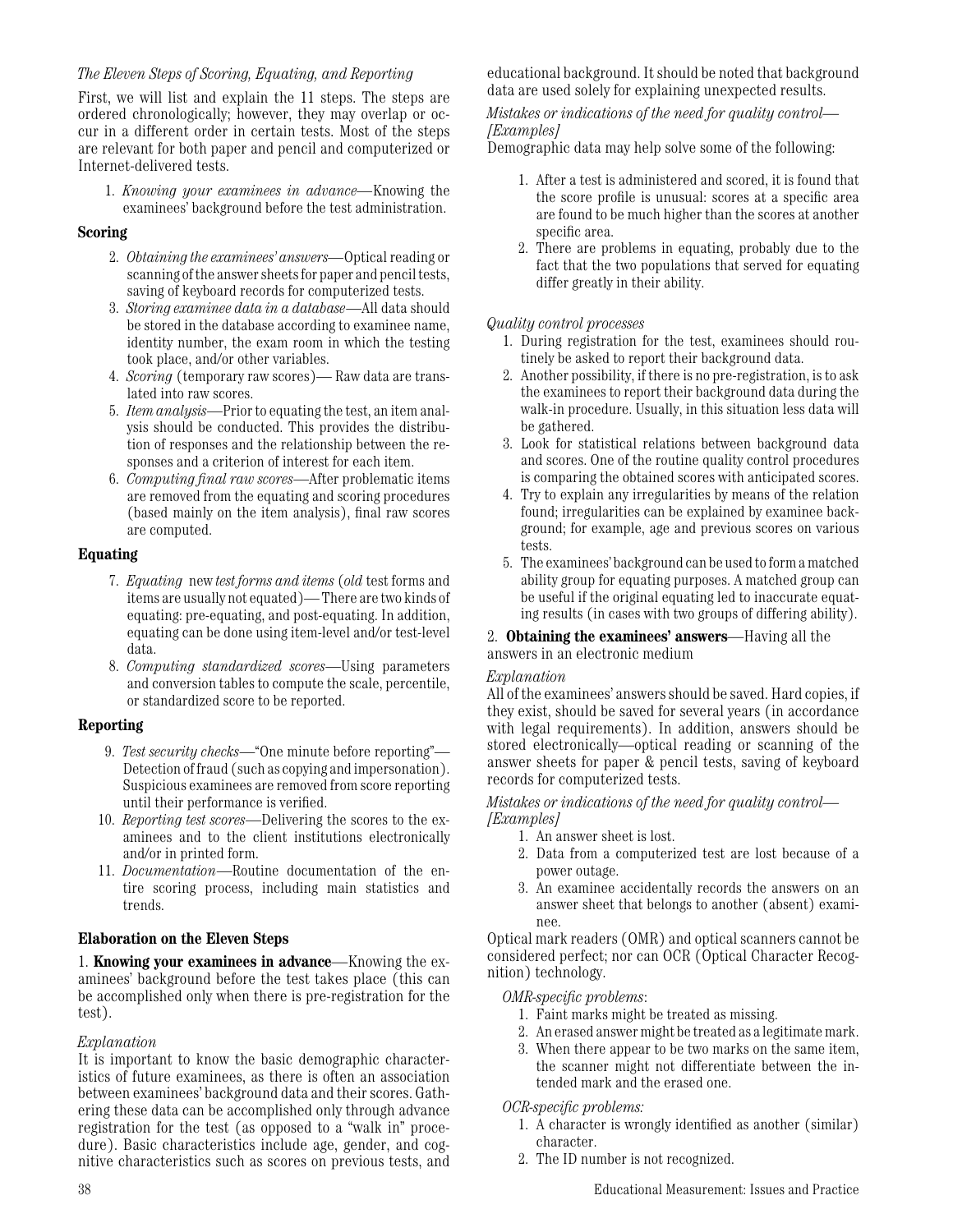#### *Quality control processes*

- 1. Use UPS and backup batteries for the computers.
- 2. Machine maintenance—check the scanner and calibrate it periodically.
- 3. Have backups (another machine and/or a manual alternative).
- 4. Make sure that all answer sheets have been processed by comparing the number of answer sheets to the number of examinees present.
- 5. Use smart software to review the scanner output and achieve maximum accuracy.
- 6. Check faint marks manually.
- 7. Review low scores manually.

#### 3. **Storing the examinee data**—Data are stored in a database

#### *Explanation*

Data are usually stored according to examinee name and identity number. Information regarding gender, birth date, other demographic data, exam date, payment confirmation, exam type, and exam version is also usually stored. Data regarding the test administration (test hall, date, testers' ID, and number of examinees per class) should be stored as well.

#### *Mistakes or indications of the need for quality control— [Examples]*

- 1. Two different examinees (with different names) have the same identity number. Sometimes one of the examinees cannot be located to confirm his identity.
	- 1.1 This may be due to incorrect registration of one of the examinees.
	- 1.2 This may be caused by a mistake in the scanning of the answer sheet of one of the examinees.
- 2. An examinee's identity number is incorrect.
	- 2.1 Shifting—The number was entered with a shift of one position to the left or right.
	- 2.2 Typo—The number was entered with one or more incorrect characters.
- 3. The examinee's test data are obtained from different sources and cannot be matched: you have an examinee's data from one source (e.g., one test) but you do not have it from the other source (e.g. another test).

#### *Quality control processes*

Keep the database accurate (routinely) by means of the following:

- 1. If there is a connection between the ID and certain demographic data, the ID may be validated by means of these data.
- 2. Perform routine checks on the examinee database for cases with different names but the same ID (additional information: gender, date of birth, place of birth).
- 3. If necessary, contact examinees to verify their ID numbers.
- 4. Validate every ID against official, state, or national ID databases, where possible.
- 5. Use an embedded ID check in the answer sheet.
- 6. Keep detailed logs of the scoring process. In case of a mistake, this will enable analysis of the cause of the mistake.
- 7. Create an intelligent merging system if the data come from different sources.

#### 4. **Scoring** (temporary raw scores)—Raw data are translated to raw scores

#### *Explanation*

The examinees' answers to the dichotomous or polytomous scored items are used in the computation of raw scores. Sometimes, a correction for guessing is applied. These scores will be used later on (Step 8) for computing the standardized scores.

#### *Mistakes or indications of the need for quality control— [Examples]*

- 1. A wrong answer key (for an individual or for a group of examinees).
	- 1.1. A wrong answer key for one of the items
	- 1.2. A wrong answer key for an entire test
	- 1.3. An item has no correct answer
	- 1.4. An item has two correct answers (contrary to what the examinees were told)
- 2. The wrong test form is given to an examinee.
- 3. The number of items in the test was increased but the test key was not updated.
- 4. Pages in the test booklet not in order.

#### *Quality control processes*

- 1. Check examinees with low scores (also check the optical reading).
- 2. Check examinees with large differences between scores on different parts of the test.
- 3. Perform checks for special groups (e.g., examinees who arrived late for the test).
- 4. Perform checks on a random sample.
- 5. Compute and review basic statistics on major units such as examinees test halls.
- 6. Perform item analysis (see next step).

#### 5. **Item analysis**—After test administration, an item analysis is performed

#### *Explanation*

Prior to equating the test, item analysis is performed to provide basic statistics (difficulty, discrimination etc.) for each item. This is in addition to test statistics (reliability, mean, standard deviation etc.). The item analysis presents some or all of the following statistics and parameters: the distribution of examinees' responses, the relationship between the responses and a criterion of interest, and IRT parameters.

#### *Mistakes or indications of the need for quality control— [Examples]*

Skipping item analysis is a critical mistake. It may happen in the following situations:

- 1. An "old" test form is administered. The psychometrician is (incorrectly) assured that there is no need to perform item analysis, since the test key has been checked before. However, a typo has occurred in the test booklet, causing an unintentional change in the test key.
- 2. Item analysis is performed but the analysis output is not reviewed.

#### *Quality control processes*

It should be noted that the item analysis itself, whether based on IRT parameters or CTT statistics, should be reviewed before conclusions are drawn. A possible review would be the comparison of CTT statistics to IRT parameters (e.g., correlating CTT difficulty indices to IRT b parameters; a high correlation is expected).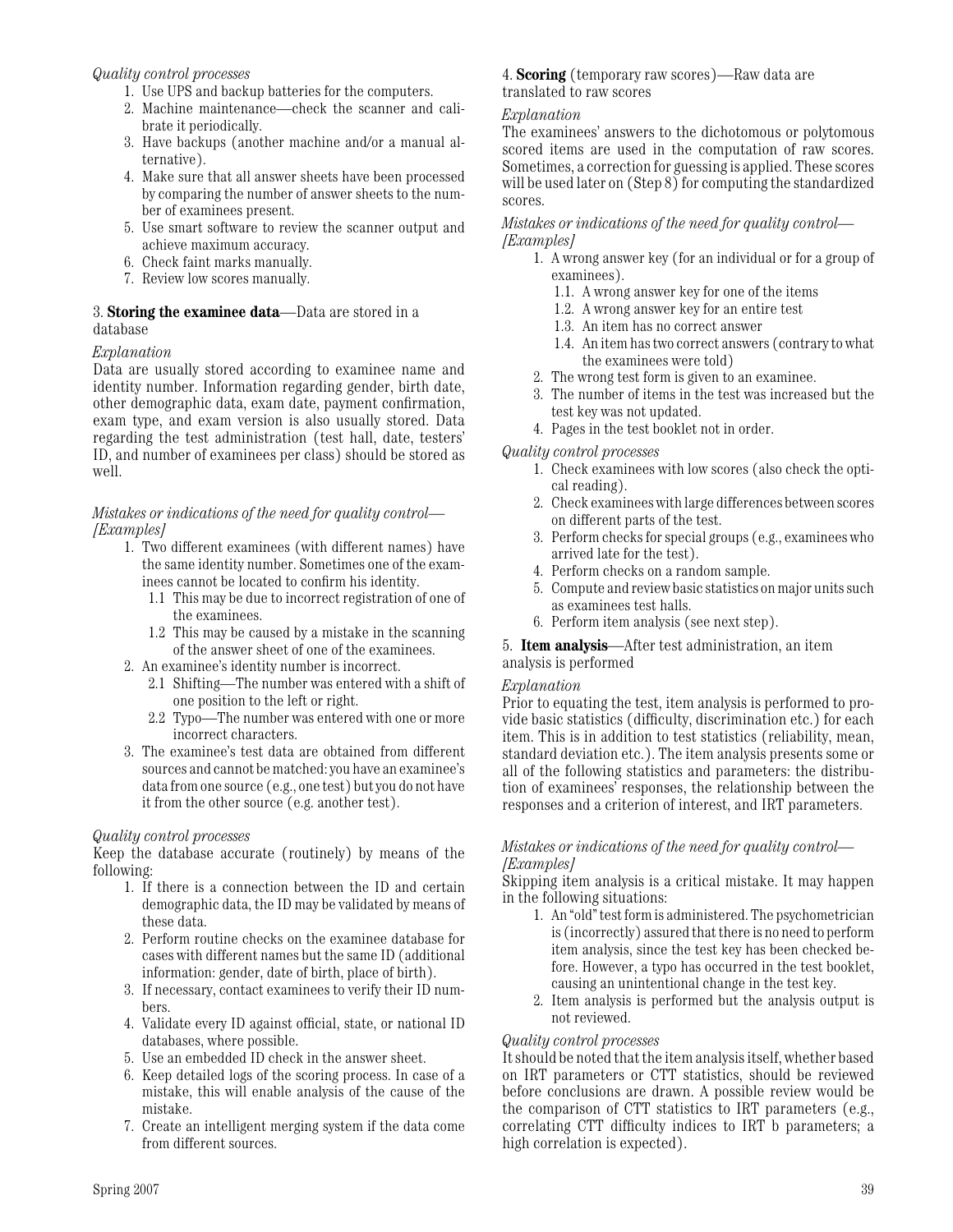Item analysis is capable of detecting most answer-key problems in a test. It is the best tool for detecting problems such as an incorrect key, two correct answers, or an item with no correct answer. If the analysis of an item is problematic, its content should be reviewed. Item analysis must never be skipped, even when previously used test forms are administered.

When the sample is small, and regular item analysis is unsuitable, a modified version of item analysis should be used.

#### 6. **Computing of raw scores**—(to be used for the final, standardized, scores)

#### *Explanation*

After problematic items are removed from the equating and scoring procedures (mainly as a result of item analysis), and after all the other controls have been completed, final raw scores are computed.

*Mistakes or indications of the need for quality control*

Problematic items that ought to be removed from the equating and scoring procedures (based on the item analysis) are not removed.

#### *Quality control processes*

- 1. Repeat the item analysis (if there were changes in the key).
- 2. Check that problematic items have indeed been removed.
- 3. Perform a similar check to step 4 (low scores, differences between domains, special group checks).

#### 7. **Equating of new test forms and items**—So that they are on the same scale as old forms and items

#### *Explanation*

There are two kinds of equating: pre-equating, which is done before the test is administered, and post-equating, which is done after test administration. Equating can be conducted using item-level or test-level data.

#### *Mistakes or indications of the need for quality control*

Equating rests on the assumption that the test administration conditions were standardized. It also relies on statistical assumptions that are usually only partially affirmed; for example, the assumption that the common items used to equate between test forms have the same characteristics in each test form. This situation, in which statistical assumptions are only partially met, led equating specialists Kolen and Brennan (2004) to state that controlling of equating is critical and must always take place. Sometimes, a choice must be made between alternative equating designs and methods. In addition, equating involves many computations and the use of conversion tables, thus increasing the potential for mistakes.

#### *Quality control processes*

- 1. If there are unexplained equating problems (e.g., the common items that serve for equating do not have the same characteristics in the two test forms), confirm that the test was administered under the same standardized conditions (test format, time allowed, etc.)
- 2. Check that the specified equating procedures, the data collection design (e.g., using random groups) and the statistical method assumptions have been followed correctly.
- 3. Check that the correct conversion equation has been used.
- 4. Compare the scores obtained with prior expectations based on examinee background, exam date, and repeater data. If there is a discrepancy—investigate the reason for it.
- 5. If there are cut scores—check the pass and fail rates. Compare them to your prior expectations.

8. **Computing standardized scores**—Using parameters or conversion tables to compute the scale, standardized, or percentile score to be reported

#### *Explanation*

Final scores are reported on specific scales (SAT—from 400 to 1600, ACT—from 1 to 36 etc.) Usually there is a need to convert raw scores (number correct or number correct adjusted for guessing) or theta scores (IRT-based tests) to the test-specific scale. The conversion is done by means of a numeric table or a function (e.g., for linear transformation). Sometimes a "doglegging procedure"<sup>3</sup> is applied for defining a uniform minimum and maximum in each reported score.

#### *Mistakes or indications of the need for quality control— [Examples]*

- 1. Wrong conversion parameter used in the transition from raw/theta score to reported scores (e.g., a multiplier and an addend for linear conversion).
	- 1.1 A parameter that belongs to another test is used.
	- 1.2 There is a fault in the computer program that calculates the scores. For example, temporary default parameters are used instead of the operational parameters.
- 2. The wrong conversion table is used in the transition from raw/theta score to standardized score.
	- 2.1 One row in the table has a mistake in it.
	- 2.2 An entire column in the table is accidentally reversed.
	- 2.3 A conversion table that belongs to another test is used.
- 3. Rounding problems
	- 3.1 There are several computer programs that compute scores; one rounds 1.5 up to 2.0, the other rounds 1.5 down to 1.0.
	- 3.2 A temporary calculation (that should not be rounded) is rounded.

#### *Quality control processes*

- 1. Check low standardized scores to make sure that they are based on low raw scores.
- 2. Compare the tables/parameters of the new form to other test form tables/parameters; when test forms are parallel, the tables/parameters should be similar).
- 3. Disable table editing (tables should be "read only" files).
- 4. Calculate some scores manually and compare results with the computer-generated results.
- 5. Check the statistical relation between raw scores and standardized scores; examine a scatter plot that presents this relation.

#### 9. **Test security checks**—to detect fraud

#### *Explanation*

Before scores are reported, ensure (to the best of your ability) that each score represents the achievement of each examinee. Reporting a score that was obtained by dishonest means is a serious problem. Cheating cannot be fully prevented since the temptation to cheat, especially in high-stakes testing, is great. Combating cheating also has legal aspects, which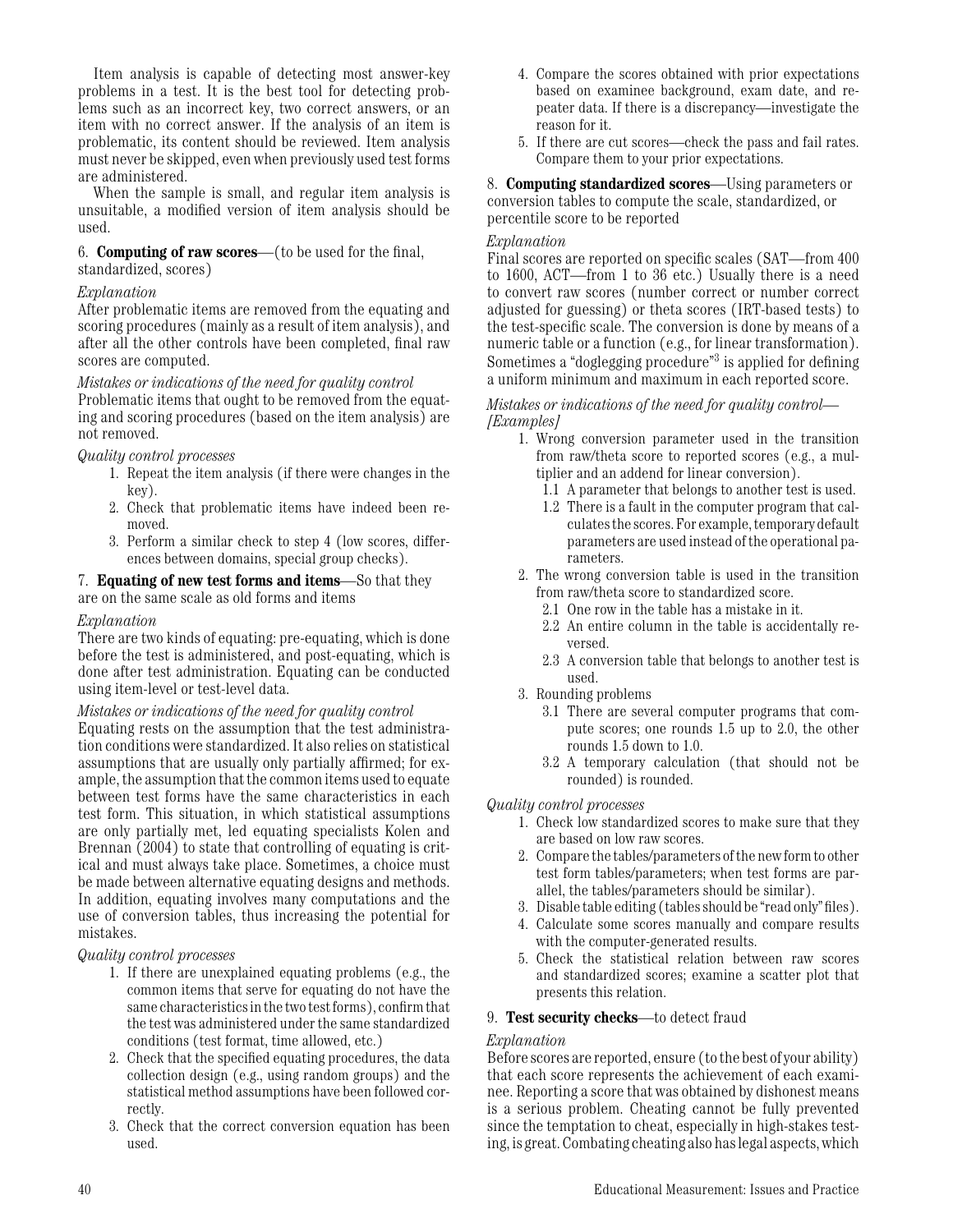should be taken into consideration (for a comprehensive review of this topic, see Cizek, 1999). In high-stakes national testing, fraud might be perpetrated on the class, school, or district level, as teachers and principals may be penalized for low scores and rewarded for high scores.

Sometimes, these checks reveal problems in data collection or storage rather than fraud.

#### *Examples of cheating*

- 1. Impersonation—An individual other than the "real" examinee takes the test.
- 2. Copying—An examinee copies answers from another examinee.
- 3. The test items and answers are known in advance.
- 4. The examinee communicates with an external person generally by electronic means.
- 5. Prohibited materials are brought into the test.
- 6. Help is received from test proctors during the test.

#### *Quality control processes—Actions to detect and prevent fraud*

Do your best to penalize cheaters. Have a documented legal routine for dealing with them. Inform examinees, in advance, that you take steps to combat fraud. Catching and punishing examinees can decrease general motivation to perform fraudulent acts.

#### *Detecting/preventing copying*

- 1. Do not seat two examinees who may be acquainted near one another.
- 2. Check aberrant or unexpected response patterns, e.g., if difficult items are answered correctly and easy items incorrectly.
- 3. Apply copying indices, based on the similarity of the answer sheet to those of other examinees in the same class (additional info: examinee location in class, previous scores). The most popular copying index is the K-index (see, for example, Sotaridona & Meijer, 2002)

#### *Detecting/preventing impersonation*

- 1. Validate picture ID as examinees are admitted into the classroom.
- 2. Obtain a handwriting sample from each examinee.
- 3. Analyze divergent repeater scores. Extreme differences may be the result of impersonation.
- 4. Monitor the test proctors.

Many more examples are provided by Cizek (1999, Table 9.1, p. 165).

#### 10. **Reporting test scores**—Delivering scores to examinees (examinee reports) and to the client institutions (institution reports)

#### *Explanation*

Scores are reported *both on a printed form and electronically. Use of the Internet for score reporting is increasing.* Reporting must be done in such a way that people understand the meaning of their scores.

*Mistakes or indications of the need for quality control— [Examples]*

- 1. Examinees do not understand the meaning of their scores.
- 2. Individual score reports are forged.
- 3. Errors occur in the testing institution's reports.
- 4. Scores that should have been sent to one institution are sent to another institution.
- 5. A hostile individual obtains access to examinees' scores (hard copy or computer file).

# *Quality control processes*

- 1. Use focus groups of examinees to construct a meaningful explanation of the score report.
- 2. Inform institutions that only the institution report and not the examinee report should be used.
- 3. Ensure that the individual score report is difficult to forge.
- 4. Never use a "computer editor" while preparing the institution report.
- 5. Encrypt electronic score reporting files.

#### 11. **Documentation of the scoring process**

#### *Explanation*

The entire scoring process, including main statistics and trends over time, must be documented routinely throughout the process and completed not long after test scores are released. According to Rhodes and Madaus (2003), companies that regularly audit results are more likely to detect and correct errors.

#### *Mistakes or indications of the need for quality control*

- 1. Not documenting the process or documenting only certain parts of it.
- 2. Performing documentation a long time after test has been scored and results delivered.

#### *Quality control processes*

The current "documentation culture" has an effect on the SER process and will be significant in making future SER processes more reliable and accurate.

- 1. Routine documentation of the entire scoring process, including main statistics and trends, is critical.
- 2. Highlight extreme statistics that must be checked before scores are reported (e.g., low correlation between raters).
- 3. Do not deliver the new form before the old one has been documented.
- 4. Release some of the technical data and enable the public to contact you directly.

#### **Lessons From Other Industries**

Different industries vary in their quality control processes and in the attitudes they adopt toward mistakes. In many cases, the majority of quality checks can be performed on the final product. (Is the car safe? Does the air conditioner work? Is the cake tasty?) However, when dealing with scores, almost all the quality checks must be carried out during the process and cannot be performed on the final product. Two examples of fields in which quality control and safety checks play an important role are the airline industry and software and hardware development. We have tried to learn from their experience. In software development, quality assurance is usually organized as a separate, independent group that acts according to standards and specified criteria. Fujii (1978) writes: "Independence provides a fresh viewpoint needed to accurately assess the software, and it also precludes bias in critiquing the software products" (p. 30). Independent quality control (done by professional/s who is/are not members of the operational staff) is vital in scoring, equating, and reporting.

# **Testing Through the Internet**

The Internet is increasingly employed for delivering, scoring and reporting test scores. It is an extremely useful medium that will certainly be put to more varied and extensive use in the near future. Most of the quality control procedures listed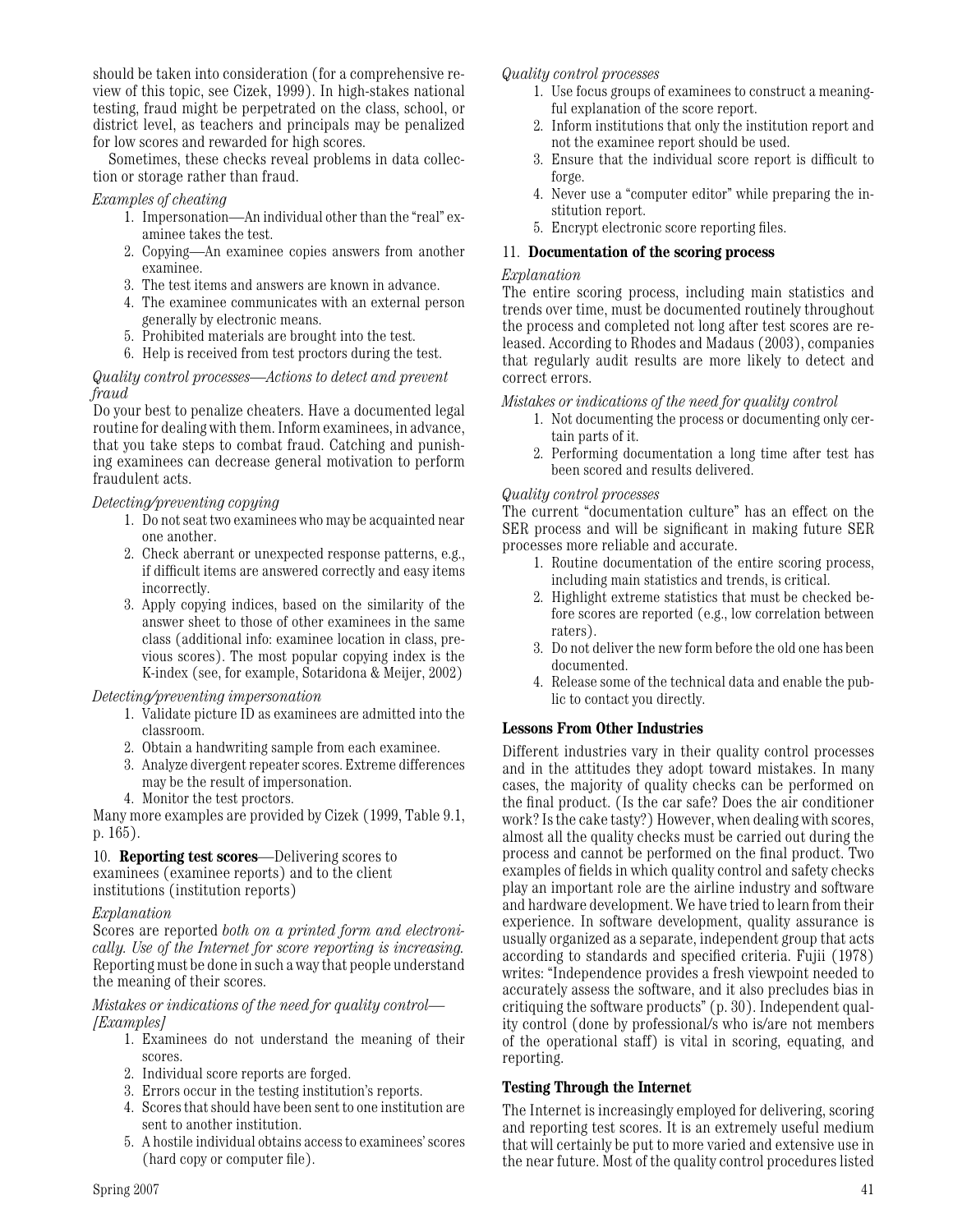in the module are also relevant to Internet-delivered testing. However, there are some special quality control procedures that such testing necessitates. The International Test Commission Guidelines on Computer-Based and Internet Delivered Testing (2005) is a useful and highly recommended source on the subject of quality control procedures. Two of the relevant topics in these guidelines are: (1) ascertaining the degree of control over the test conditions (very important when the purpose is to have all the scores on the same scale), and (2) giving consideration to control of test-taker authenticity and of cheating. This is usually easier in paper and pencil supervised testing.

#### **Concluding Comments**

In addition to the above recommendations, I would like to offer some general guidelines and recommendations. Each time a new test is introduced, a detailed simulation of the entire SER process should be carried out. (For an example, see Texas Education Agency et al. 2004). Then, standards for quality control checks should be formulated.

Furthermore, the human factor is vital for quality control: All individuals engaged in the SER processes should be professionals (e.g., equating experts) who are familiar with the written standards. Raters who evaluate open-ended items must participate in workshops and training sessions. They should be given rating instructions, sample papers, and subjected to assessment, before they begin evaluating examinee responses. Raters must meet predetermined standards and work independently.

Computers are also an integral part of the process. Hence, programs and interfaces must be reliable and user-friendly.

If something in the data appears strange, check it again and again. There is a reason for every mistake and anomaly. If you can identify the mistake, you can also identify the cause and prevent it from happening again. Needless to say, the mistake should be corrected immediately and the consequences for all examinees taken into account.

#### **Self-Test**

1. Choose three tests with which you are familiar. These might be MC (multiple choice), P&P (paper & pencil), openended P&P tests, and MC computerized tests. Formulate standards for the maintenance of accurate records of every examinee answer sheet. Try to write your answer in a table format.

2. Item analysis shows that a specific operational item is much more difficult (based on a delta index) than it was when it was administered as a pilot item. List three checks that are needed to verify this finding.

3. Study the following table, which presents statistics (mean and standard deviation in brackets) for a fictitious test over 3 consecutive years:

|                                        | Year                  |                      |                       |  |
|----------------------------------------|-----------------------|----------------------|-----------------------|--|
| Part                                   | 2003                  | 2004                 | 2005                  |  |
| Vocabulary<br>Reading<br>Comprehension | 320 (97)<br>307 (101) | 324 (96)<br>312 (99) | 337 (91)<br>313 (100) |  |

Answer the following questions:

- (a) Which finding in the table is not compatible with the other findings?
- (b) Try to provide at least three explanations for this finding.
- (c) Suggest possible checks to verify each explanation.
- 4. List the quality control processes for the reporting step.
- 5. True or false? Answer and justify.
	- (a) Item analysis can detect a wrong item key.
	- (b) Equating is based on statistical assumptions that should be confirmed prior to equating.

#### **Answers to the Self-Test**

1. Example of an answer:

|                | <b>Test</b>                                                                                                                                                                                                              |                                                    |                                                                                                |  |  |
|----------------|--------------------------------------------------------------------------------------------------------------------------------------------------------------------------------------------------------------------------|----------------------------------------------------|------------------------------------------------------------------------------------------------|--|--|
|                |                                                                                                                                                                                                                          | Open                                               | МC                                                                                             |  |  |
| Topic          | MC, P&P                                                                                                                                                                                                                  | Ended P&P                                          | Computerized                                                                                   |  |  |
| Examinee<br>ID | Make sure that the ID is correct—that the<br>examinee showed up, that there is no<br>other examinee with the same ID, and that<br>the ID number does not conflict with other<br>biographical data such as date of birth. |                                                    |                                                                                                |  |  |
| Accuracy       | Maintain your scanners<br>and OMRs routinely<br>a sample of your                                                                                                                                                         | check the accuracy of<br>examinees manually.       | Do a simulation<br>and make sure<br>that every click<br>on the keyboard<br>is saved correctly. |  |  |
| Backups        | Have a backup scanner<br>examinee data.                                                                                                                                                                                  | or OMR; have a manual<br>alternative for gathering | Have backup<br>batteries; have<br>UPS.                                                         |  |  |

2. Four possible checks:

- (a) Make sure that the item content has not changed.
- (b) Study the content of other items in the operational test for item dependency.
- (c) Compare the item delta to other difficulty indices (Pi, IRT b parameter) in the operational administration.
- (d) Review the pilot statistics. A computational mistake may have occurred.

3. Answers:

- (a) The Vocabulary score in 2005 is not compatible with the other scores (337, *91*).
- (b) There are three possible explanations: (1) a calculation error, (2) some of the Vocabulary items were leaked, (3) the 2005 population differs significantly from the populations in the two previous years.
- (c) The checks are: (1) verify the calculations using an independent check, (2) perform a DIF (differential item analysis) analysis— compare the performance of every item to the performance on the item in preceding administrations, (3) investigate the biographical data of the examinees, compare it to the 2003 and 2004 data; compare it to the data of previous years—2000, 2001, 2002 ... if possible.